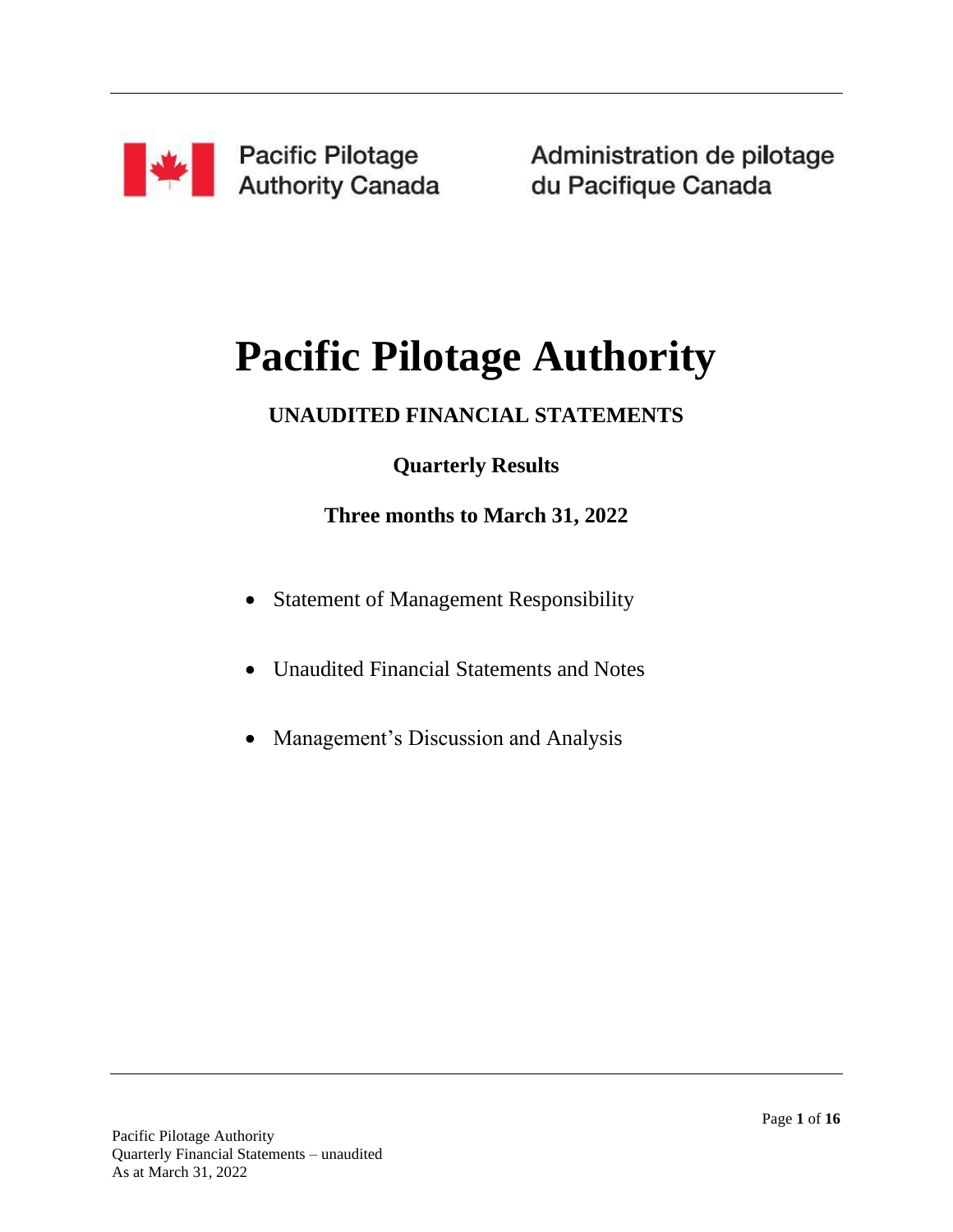#### **1000 – 1130 West Pender Street**

#### **Vancouver, BC V6E 4A4**

#### **UNAUDITED FINANCIAL STATEMENTS**

#### **Quarterly Results**

**Three months to March 31, 2022**

#### Statement of Management Responsibility:

Management is responsible for the preparation and fair presentation of these quarterly financial statements in accordance with the Treasury Board of Canada Standard on Quarterly Financial Reports for Crown Corporations and for such internal controls as management determines is necessary to enable the preparation of quarterly financial statements that are free from material misstatement. Management is also responsible for ensuring all other information in this quarterly financial report is consistent, where appropriate, with the quarterly financial statements.

Based on our knowledge, these unaudited quarterly financial statements present fairly, in all material respects, the financial position, results of the operations and cash flows of the corporation, as at the date of and for the periods presented in the quarterly financial statements.

#### **Originally signed by: Originally signed by:**

Kevin Obermeyer Stuart Mackenzie Chief Executive Officer Chief Financial Officer

Vancouver, BC May 9, 2022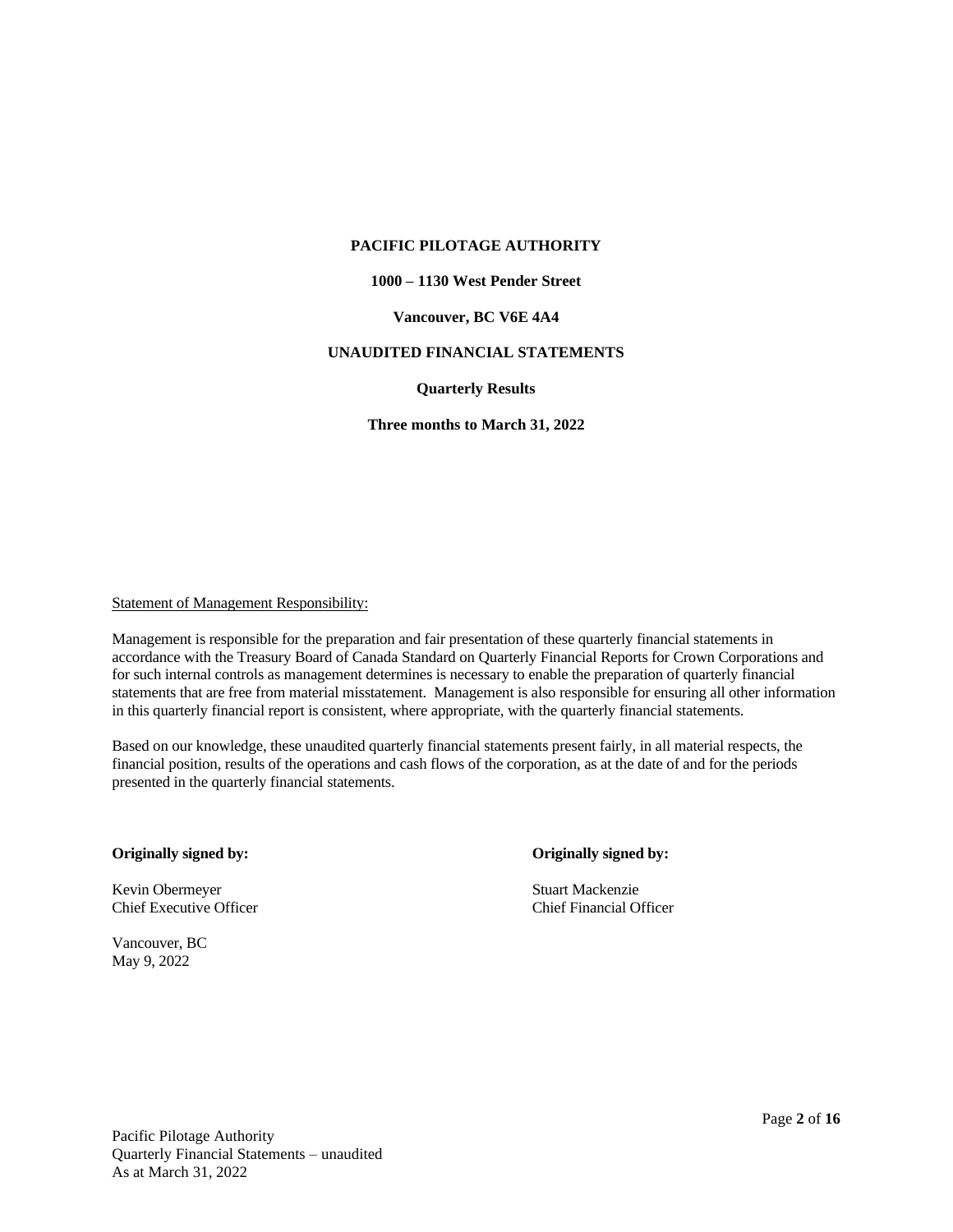#### **Unaudited**

#### Statement of Financial Position (in thousands of Canadian dollars)

#### **ASSETS**

|                                                        | As at             |    |                      |
|--------------------------------------------------------|-------------------|----|----------------------|
|                                                        | March 31,<br>2022 |    | December 31,<br>2021 |
| <b>Current</b>                                         |                   |    |                      |
| Cash and cash equivalents<br>Trade accounts receivable | \$<br>5,390       | \$ | 6,594<br>4,986       |
| <b>Investments</b>                                     | 4,778<br>1,037    |    | 1,170                |
| Prepaid expenses and other receivables                 | 827               |    | 1,238                |
|                                                        |                   |    |                      |
|                                                        | 12,032            |    | 13,988               |
| Non-current<br><b>Investments</b>                      | 1,324             |    | 1,191                |
| Other receivables                                      | 149               |    | 149                  |
| Property and equipment                                 | 16,366            |    | 16,600               |
| Intangible assets                                      | 584               |    | 587                  |
|                                                        | 18,423            |    | 18,527               |
|                                                        | \$<br>30,455      | \$ | 32,515               |
|                                                        |                   |    |                      |
| <b>LIABILITIES</b><br><b>Current</b>                   |                   |    |                      |
| Accounts payable and accrued liabilities               | \$<br>11,728      | \$ | 12,105               |
| <b>Borrowings</b>                                      | 655               |    | 710                  |
| Other employee benefits                                | 174               |    | 174                  |
| Lease liabilities                                      | 288               |    | 302                  |
|                                                        | 12,845            |    | 13,291               |
| Non-current                                            |                   |    |                      |
| <b>Borrowings</b>                                      | 5,162             |    | 5,285                |
| Other employee benefits                                | 665               |    | 655                  |
| Lease liabilities                                      | 1,257             |    | 1,303                |
|                                                        | 7,084             |    | 7,243                |
|                                                        | 19,929            |    | 20,534               |
| <b>EQUITY</b>                                          |                   |    |                      |
| Retained earnings                                      | 10,526            |    | 11,981               |

| ined earnings |    | 10,526 |    | 11,981 |
|---------------|----|--------|----|--------|
|               | ۱П | 30,455 | мΣ | 32,515 |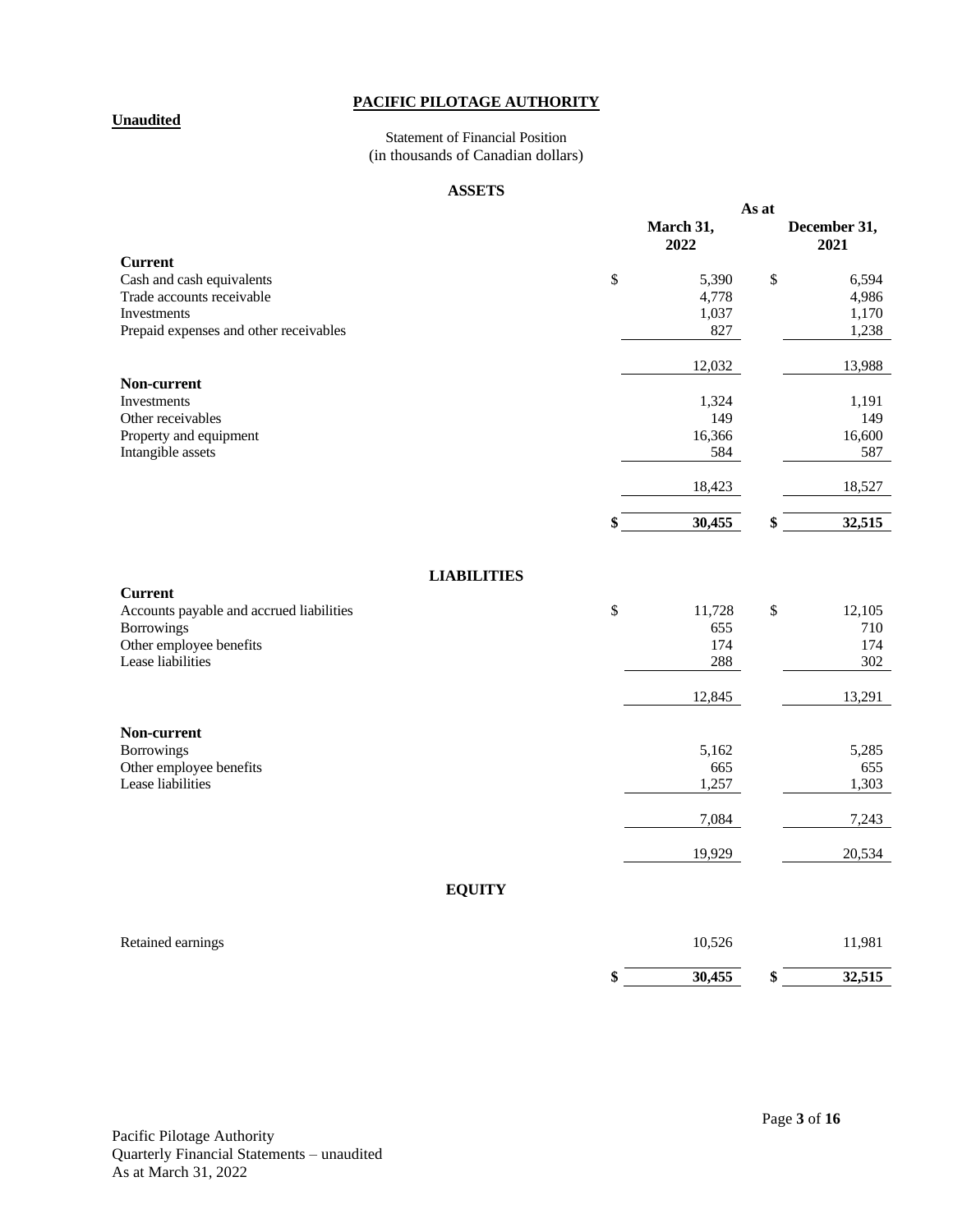#### **Unaudited**

#### Statement of comprehensive income (in thousands of Canadian dollars)

|                                                                                                  | 2022          | Three months to March 31<br>2021 |
|--------------------------------------------------------------------------------------------------|---------------|----------------------------------|
|                                                                                                  | \$            | \$                               |
| <b>Revenue from contracts with customers</b>                                                     |               |                                  |
| Pilotage charges                                                                                 | 19,880        | 21,877                           |
| Other revenue                                                                                    |               |                                  |
| Interest and other revenues                                                                      | 57            | 39                               |
|                                                                                                  | 19,937        | 21,916                           |
| <b>Expenses</b>                                                                                  |               |                                  |
| Contract pilots' fees                                                                            | 12,866        | 14,248                           |
| Salaries and benefits                                                                            | 3,638         | 3,258                            |
| Pilots' transportation                                                                           | 2,251         | 2,708                            |
| Pilots' training                                                                                 | 694           | 180                              |
| Fuel                                                                                             | 486           | 393                              |
| Depreciation and amortization                                                                    | 480           | 402                              |
| Professional and special services                                                                | 412           | 324                              |
| Computer services                                                                                | 140           | 130                              |
| Repairs and maintenance                                                                          | 135           | 118                              |
| Utilities, materials, supplies and other                                                         | 98            | 98                               |
| Finance costs                                                                                    | 61            | 61                               |
| Rentals                                                                                          | 56            | 47                               |
| Insurance                                                                                        | 41            | 35                               |
| Travel                                                                                           | 34            | 18                               |
|                                                                                                  | 21,392        | 22,020                           |
| Loss for the period                                                                              | (1, 455)      | (104)                            |
| Other comprehensive income, not to be<br>reclassified to profit or loss in subsequent<br>periods |               |                                  |
| <b>Total comprehensive loss</b>                                                                  | \$<br>(1,455) | \$<br>(104)                      |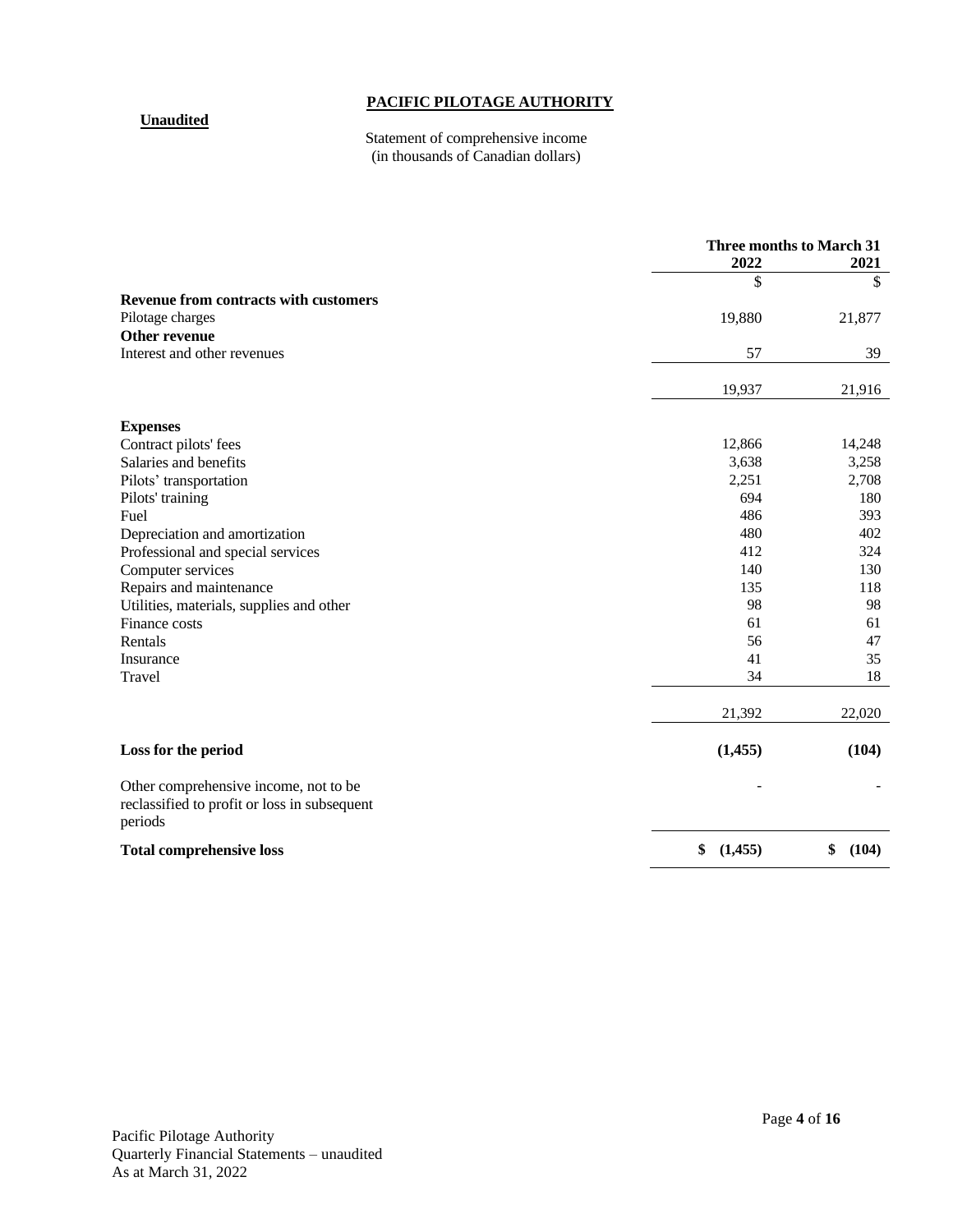#### **Unaudited**

#### Statement of Changes in Equity (in thousands of Canadian dollars)

|                                                                                               | 2022               | Three months to March 31<br>2021 |                |  |
|-----------------------------------------------------------------------------------------------|--------------------|----------------------------------|----------------|--|
| Retained earnings, beginning of period                                                        | \$<br>11.981       | \$                               | 13,862         |  |
| Loss for the period<br>Other comprehensive income and adjustments<br>Total comprehensive loss | (1,455)<br>(1,455) |                                  | (104)<br>(104) |  |
| Retained earnings, end of period                                                              | 10,526             | S                                | 13,758         |  |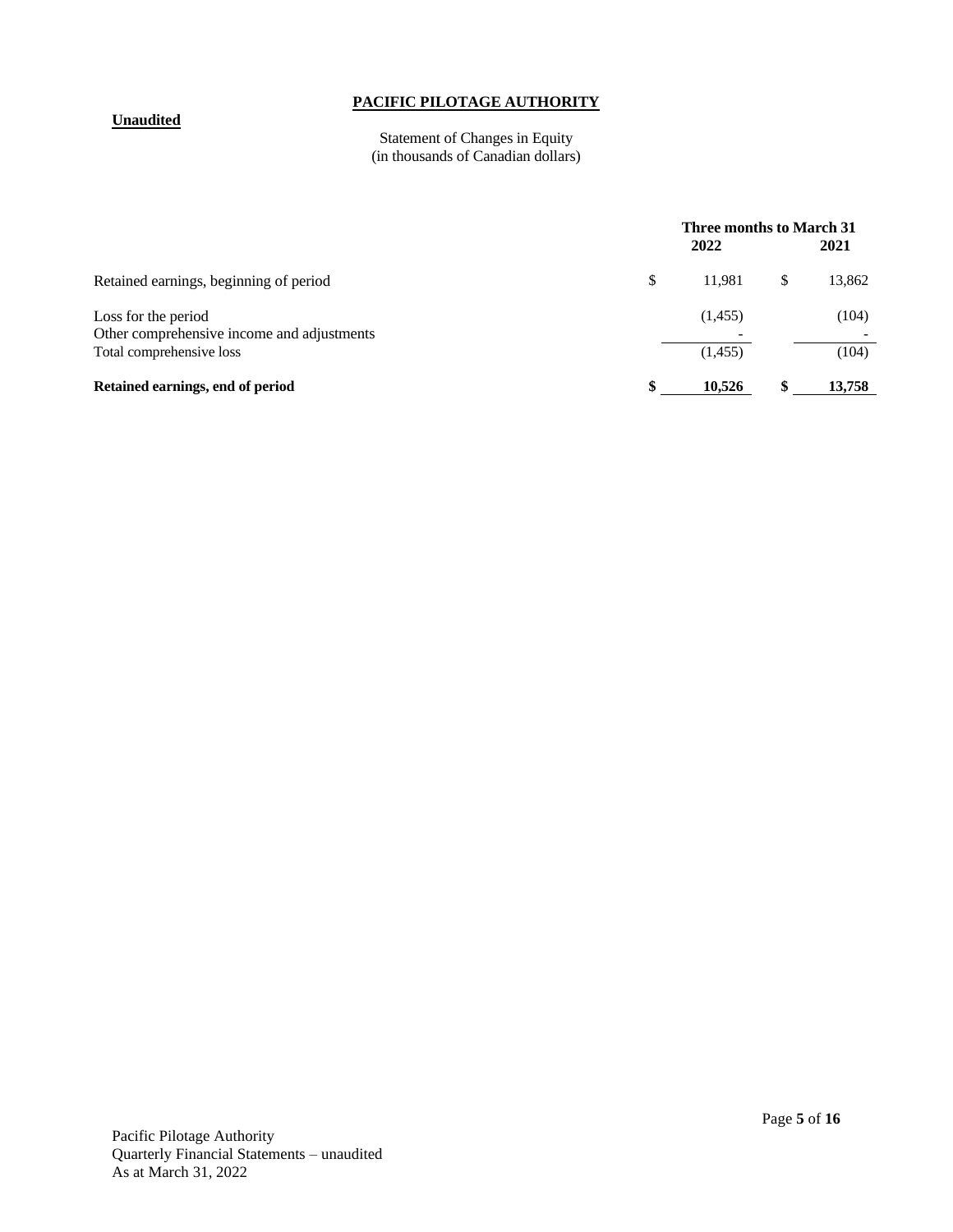#### **Unaudited**

#### Statement of Cash Flows (in thousands of Canadian dollars)

| <b>Cash flows from operating activities</b><br>\$<br>Cash receipts from customers<br>\$<br>20,088<br>Cash paid to suppliers and others<br>(16,350)<br>Cash paid to employees<br>(4,239)<br>Other income received<br>57<br>Net cash provided by (used in) operating<br>activities<br>(444)<br><b>Cash flows from investing activities</b><br>Purchase of investments<br>(217)<br>Acquisition of property and equipment<br>Acquisition of intangible assets<br>(280)<br>Net cash used in investing activities<br>(497)<br><b>Cash flows from financing activities</b><br>Principal repayment of borrowings<br>(177)<br>Principal repayment of leases<br>(86)<br>Net cash used in financing activities<br>(263)<br>Net increase (decrease) in cash and<br>cash equivalents<br>(1,204)<br>Cash and cash equivalents, beginning |           | Three months to March 31,<br>2022<br>2021 |  |           |
|----------------------------------------------------------------------------------------------------------------------------------------------------------------------------------------------------------------------------------------------------------------------------------------------------------------------------------------------------------------------------------------------------------------------------------------------------------------------------------------------------------------------------------------------------------------------------------------------------------------------------------------------------------------------------------------------------------------------------------------------------------------------------------------------------------------------------|-----------|-------------------------------------------|--|-----------|
|                                                                                                                                                                                                                                                                                                                                                                                                                                                                                                                                                                                                                                                                                                                                                                                                                            |           |                                           |  |           |
|                                                                                                                                                                                                                                                                                                                                                                                                                                                                                                                                                                                                                                                                                                                                                                                                                            |           |                                           |  | 21,721    |
|                                                                                                                                                                                                                                                                                                                                                                                                                                                                                                                                                                                                                                                                                                                                                                                                                            |           |                                           |  | (16, 561) |
|                                                                                                                                                                                                                                                                                                                                                                                                                                                                                                                                                                                                                                                                                                                                                                                                                            |           |                                           |  | (3, 473)  |
|                                                                                                                                                                                                                                                                                                                                                                                                                                                                                                                                                                                                                                                                                                                                                                                                                            |           |                                           |  | 39        |
|                                                                                                                                                                                                                                                                                                                                                                                                                                                                                                                                                                                                                                                                                                                                                                                                                            |           |                                           |  |           |
|                                                                                                                                                                                                                                                                                                                                                                                                                                                                                                                                                                                                                                                                                                                                                                                                                            |           |                                           |  | 1,727     |
|                                                                                                                                                                                                                                                                                                                                                                                                                                                                                                                                                                                                                                                                                                                                                                                                                            |           |                                           |  |           |
|                                                                                                                                                                                                                                                                                                                                                                                                                                                                                                                                                                                                                                                                                                                                                                                                                            |           |                                           |  |           |
|                                                                                                                                                                                                                                                                                                                                                                                                                                                                                                                                                                                                                                                                                                                                                                                                                            |           |                                           |  | (160)     |
|                                                                                                                                                                                                                                                                                                                                                                                                                                                                                                                                                                                                                                                                                                                                                                                                                            |           |                                           |  | (580)     |
|                                                                                                                                                                                                                                                                                                                                                                                                                                                                                                                                                                                                                                                                                                                                                                                                                            |           |                                           |  | (109)     |
|                                                                                                                                                                                                                                                                                                                                                                                                                                                                                                                                                                                                                                                                                                                                                                                                                            |           |                                           |  | (849)     |
|                                                                                                                                                                                                                                                                                                                                                                                                                                                                                                                                                                                                                                                                                                                                                                                                                            |           |                                           |  |           |
|                                                                                                                                                                                                                                                                                                                                                                                                                                                                                                                                                                                                                                                                                                                                                                                                                            |           |                                           |  | (104)     |
|                                                                                                                                                                                                                                                                                                                                                                                                                                                                                                                                                                                                                                                                                                                                                                                                                            |           |                                           |  | (87)      |
|                                                                                                                                                                                                                                                                                                                                                                                                                                                                                                                                                                                                                                                                                                                                                                                                                            |           |                                           |  | (191)     |
|                                                                                                                                                                                                                                                                                                                                                                                                                                                                                                                                                                                                                                                                                                                                                                                                                            |           |                                           |  |           |
|                                                                                                                                                                                                                                                                                                                                                                                                                                                                                                                                                                                                                                                                                                                                                                                                                            |           |                                           |  | 687       |
|                                                                                                                                                                                                                                                                                                                                                                                                                                                                                                                                                                                                                                                                                                                                                                                                                            |           |                                           |  |           |
|                                                                                                                                                                                                                                                                                                                                                                                                                                                                                                                                                                                                                                                                                                                                                                                                                            | of period | 6,594                                     |  | 7,707     |
| Cash and cash equivalents, end of                                                                                                                                                                                                                                                                                                                                                                                                                                                                                                                                                                                                                                                                                                                                                                                          |           |                                           |  |           |
| \$<br>period<br>5,390                                                                                                                                                                                                                                                                                                                                                                                                                                                                                                                                                                                                                                                                                                                                                                                                      |           |                                           |  | 8,394     |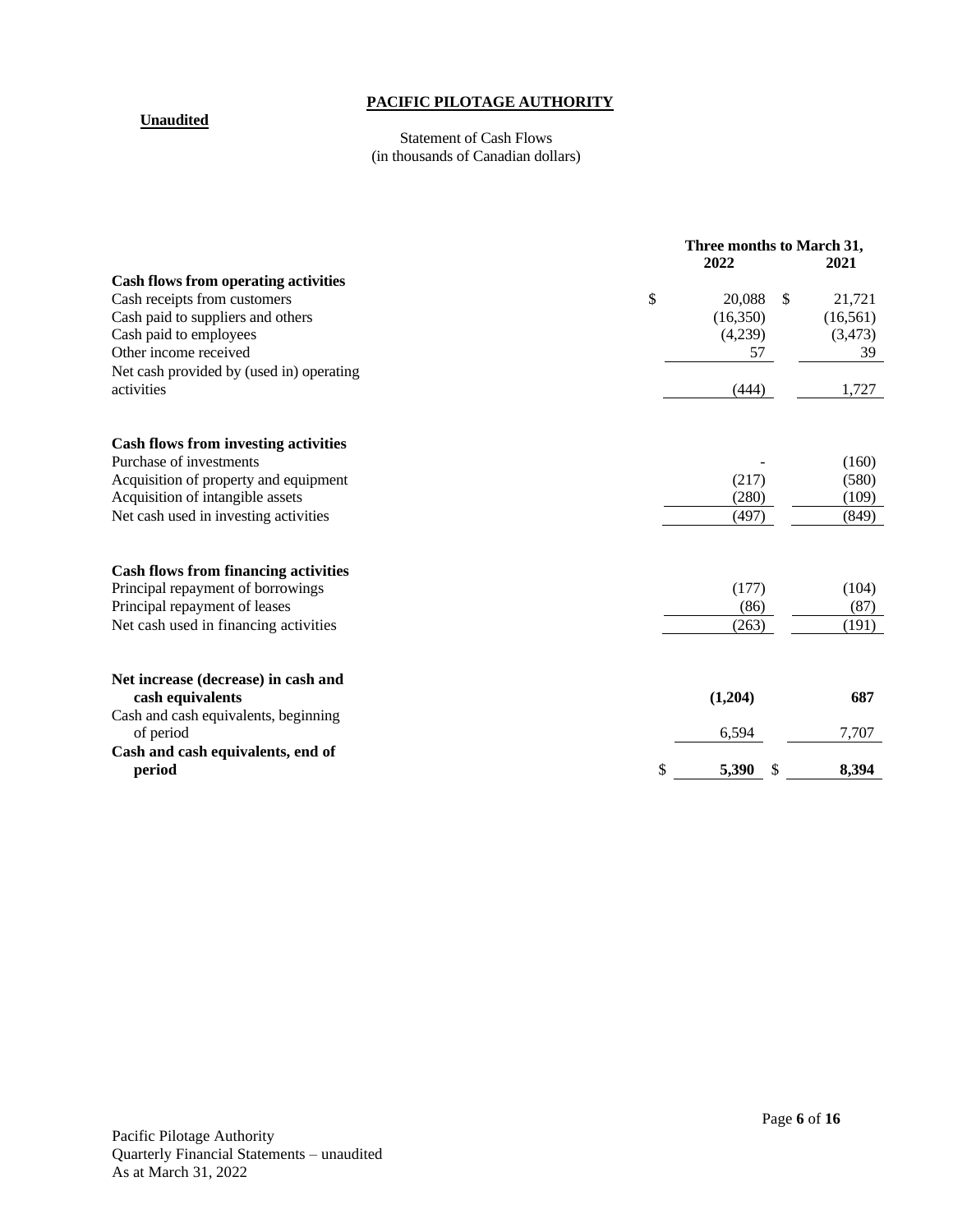#### Notes to the Unaudited Financial Statements

#### **Basis of Presentation**

In accordance with the Treasury Board of Canada Standard, these financial statements do not include all of the financial statement disclosure required for annual financial statements and should be read in conjunction with the Authority's audited financial statements for the year ended December 31, 2021. In management's opinion, the financial statements reflect all adjustments that are necessary for a fair presentation of the results for the interim period presented.

#### **1. Authority and objectives**

The Pacific Pilotage Authority (the "Authority") was established in 1972 pursuant to the *Pilotage Act* (the "Act"). The objectives of the Authority are to establish, operate, maintain and administer a safe and efficient pilotage service within designated Canadian waters.

The pilotage charges that are applied by the Authority to vessels subject to compulsory pilotage are governed by the Act and must be established in accordance with the charging principles within the Act. The Act provides that pilotage charges shall be set at levels that are fair and reasonable and allow the Authority to be financially self-sufficient.

Coastal pilotage services are provided by British Columbia Coast Pilots Ltd. under an agreement for services. Pilotage services on the Fraser River are provided by employee pilots.

The Authority is a Crown corporation named in Part I of Schedule III to the *Financial Administration Act* and is not subject to any income taxes. In fiscal 2015, the Authority was issued a directive (P.C. 2015-1114) pursuant to section 89 of the *Financial Administration Act* to align its travel, hospitality, conference and event expenditure policies, guidelines and practices with Treasury Board policies, directives and related instruments on travel, hospitality, conference and event expenditures in a manner that is consistent with its legal obligations, and to report on the implementation of this directive in the Authority's next corporate plan. The Authority's policies were in alignment throughout the quarter ended March 31, 2022.

The principal registered address and records office of the Authority are located at 1000 - 1130 West Pender Street, Vancouver, BC, V6E 4A4.

#### **2. Significant Accounting Policies**

#### 2.1 Statement of compliance

The financial statements have been prepared in compliance with International Financial Reporting Standards (IFRS).

The quarterly financial statements were authorized for issue by the Finance and Audit Committee on May 10, 2022.

#### 2.2 Basis of preparation

The financial statements have been prepared on the historical cost basis except for certain financial instruments that are measured at fair value at the end of the reporting period, as explained in the accounting policies below.

Historical cost is generally based on the fair value of the consideration given in exchange for goods and services.

Fair value is the price that would be received to sell an asset or paid to transfer a liability in an orderly transaction between market participants at the measurement date, regardless of whether that price is directly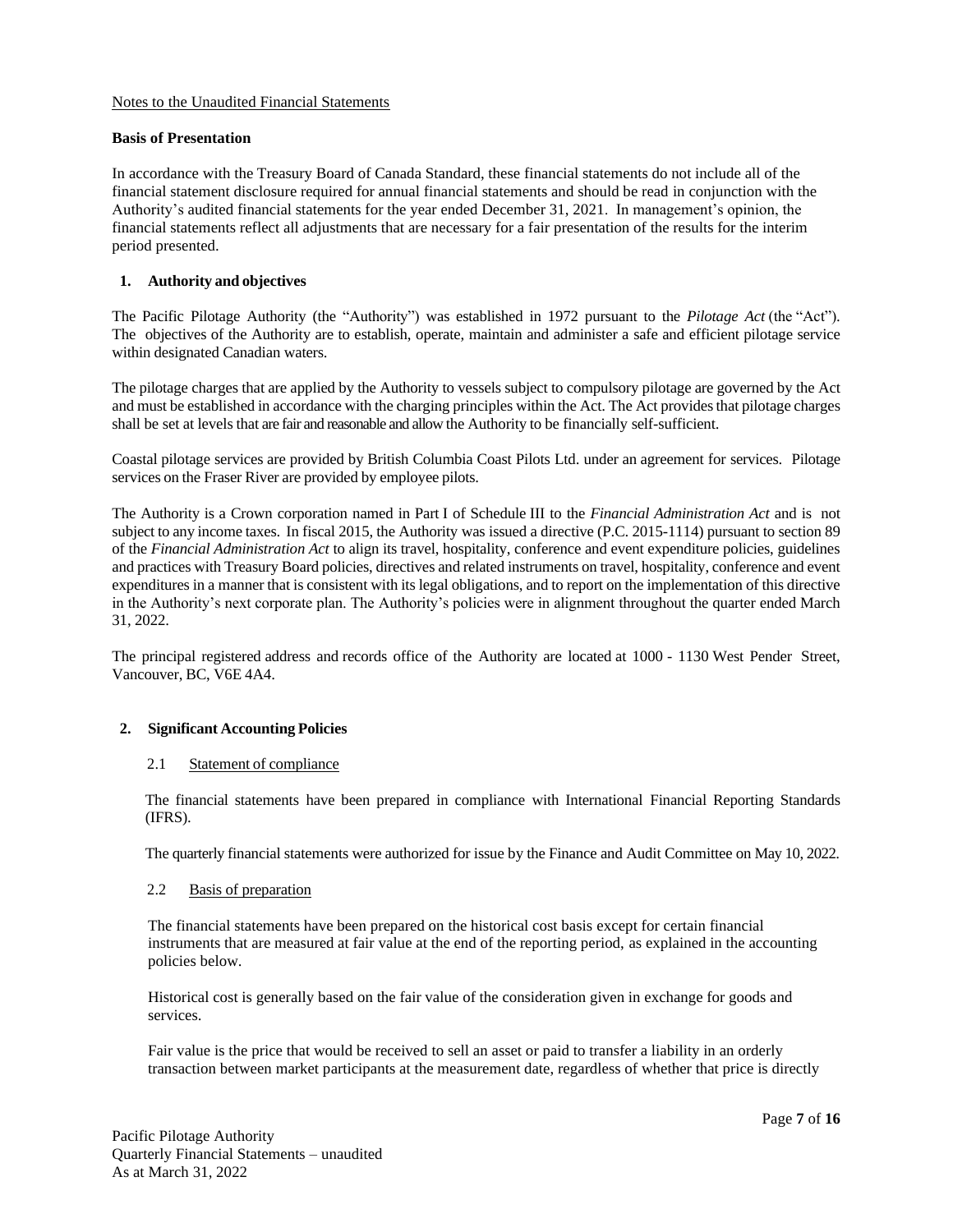observable or estimated using another valuation technique. In estimating the fair value of an asset or liability, the Authority takes into account the characteristics of the asset or liability if market participants would take those characteristics into account when pricing the asset or liability at the measurement date. Fair value for measurement and/or disclosure purposes in these financial statements is determined on such a basis.

#### 2.3 Cash and cash equivalents

Cash and cash equivalents comprise cash on hand, Canadian dollar deposits held at Canadian chartered banks, and short-term, highly liquid investments that are readily convertible into known amounts of cash and subject to an insignificant risk of changes in value.

#### 2.4 Revenue recognition

The Authority recognizes revenue upon the transfer of control of promised services to customers in an amount that reflects the consideration to which the Authority expects to collect in exchange for the pilotage services it provides. The Authority applies a five-step model framework for all of its contracts with customers:

- 1. Identification of the contract with its customer
- 2. Identification of the performance obligations in the contract
- 3. Determination of the transaction price
- 4. Allocation of the transaction price to the performance obligations in the contract
- 5. Recognition of revenue when the Authority satisfies its performance obligation

Requests by customers for pilotage services are recognized as contracts in accordance with IFRS 15; in which enforceable rights and obligations are created. The Authority is bound to provide pilotage services through the *Pilotage Act*, and does not have a unilateral enforceable right to terminate a wholly unperformed contract.

When a pilotage assignment is complete and there are no other billable services to the customer as part of the assignment, the performance obligation is considered satisfied and revenue is recognized as a bundle of services promised in the contract (transportation, pilot boat, fuel, pilotage and time charges). The transaction price of each assignment is based on a published service charge and payment terms are 15 days. Contracts with customers do not include non-cash consideration; there are no significant financing components, no refund liabilities and contracts do not include variable consideration.

The Authority satisfies its performance obligations at a point in time as control is only passed once an assignment is complete because regulations prevent a ship from navigating in pilotage waters without a pilot designated by the Authority on board. Receivables related to contracts with customers are presented in the Authority's statement of financial position as trade accounts receivable and are accounted for in accordance with IFRS 9. The Authority has elected to apply a practical expedient that removes the requirement to disclose information about unsatisfied (or partially unsatisfied) performance obligations at year-end where such obligations are part of a contract with an original expected duration of one year or less.

#### 2.5 Interest Income

Interest income from a financial asset is recognized when it is probable that the economic benefits will flow to the Authority and the amount of income can be measured reliably. Interest income is accrued on a time basis, by reference to the principal outstanding and at the effective interest rate applicable, which is the rate that exactly discounts estimated future cash receipts through the expected life of the financial asset to the asset's net carrying amount on initial recognition.

#### 2.6 Foreign currencies

In preparing the financial statements of the Authority, transactions in currencies other than the Authority's functional currency (foreign currencies) are recognized at the rate of exchange prevailing at the dates of the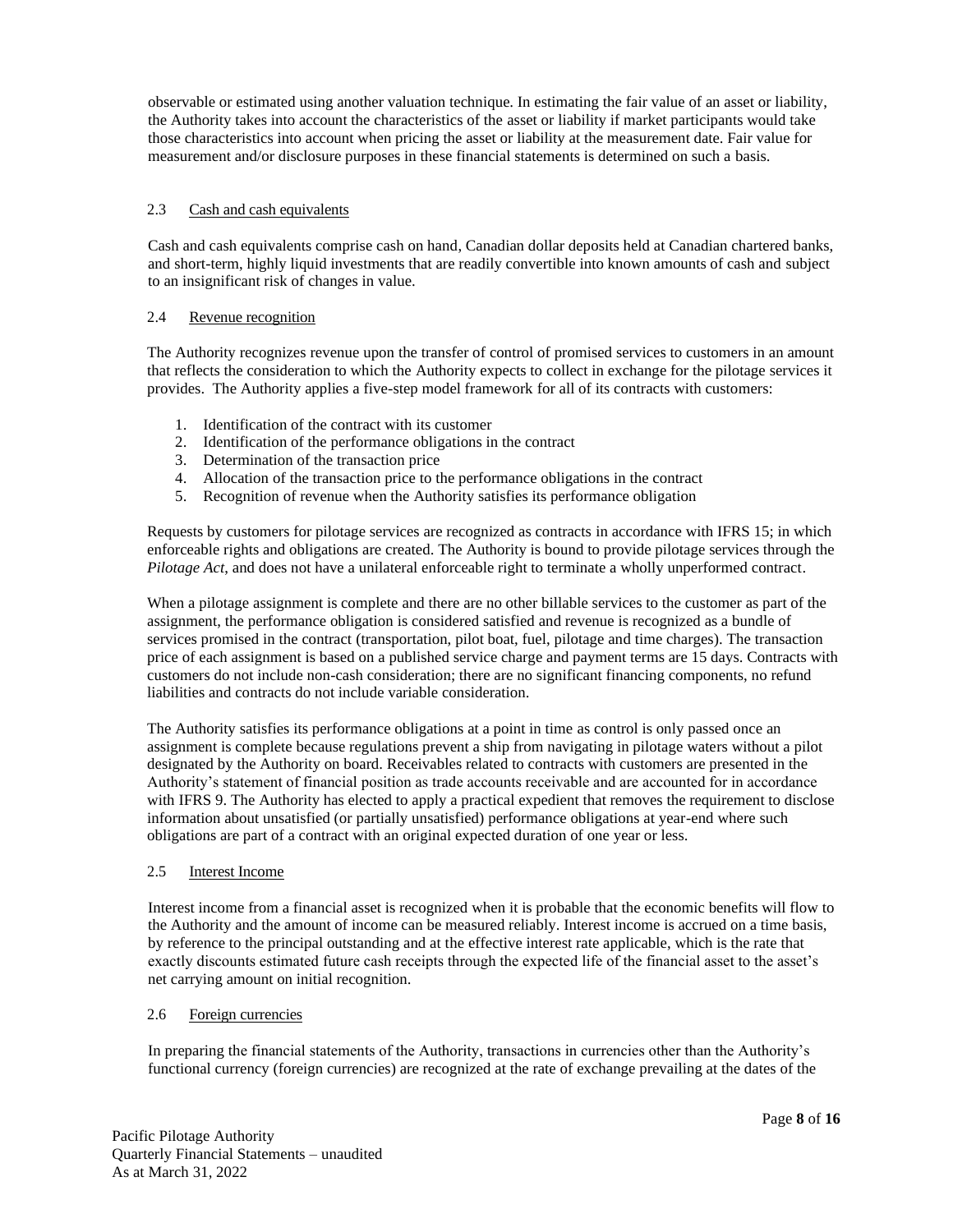transactions. At the end of each reporting period, monetary items denominated in foreign currencies are translated at the rates prevailing at that date. Non-monetary items carried at fair value that are denominated in foreign currencies are retranslated at the rates prevailing at the date when the fair value was determined. Nonmonetary items measured at historical cost denominated in a foreign currency are translated at the exchange rate in effect at the date of initial recognition.

#### 2.7 Employee benefits

#### i. Pension benefits

All eligible employees of the Authority participate in the Public Service Pension Plan (the "Plan"), a multiemployer contributory defined benefit plan established through legislation and sponsored by the Government of Canada.

Contributions are required by both the employees and the Authority to cover current service cost. Pursuant to legislation currently in place, the Authority has no legal or constructive obligation to pay further contributions with respect to any past service or funding deficiencies of the Plan. Consequently, contributions are recognized as an expense in the year when employees have rendered service and represent the total pension obligation of the Authority.

#### ii. Other employee benefits

Management, unionized employees, and Fraser River pilots are entitled to sick leave benefits as provided for under collective agreements or employment contracts. Unionized employees are entitled to severance benefits accumulated up to March 31, 2018. The liability for these benefits is estimated and recorded in the financial statements as the benefits accrue to the employees.

The costs and the defined benefit obligation are actuarially determined using the projected unit credit method prorated on service that incorporates management's best estimate assumptions.

Actuarial gains and losses are recognized immediately in other comprehensive income (OCI).

#### 2.8 Leases

A lessee recognizes a right-of-use asset representing its right to use the underlying asset and a lease liability representing its obligation to make lease payments.

i. Determining whether an arrangement contains a lease:

At the inception of an arrangement, the Authority assesses whether the arrangement is, or contains, a lease. An arrangement is, or contains, a lease if the arrangement conveys the right to control the use of an identified asset for a period of time in exchange for consideration. To assess whether an arrangement conveys the right to control the use of an identified asset, the Authority assesses whether:

- the arrangement involves the use of an identified asset;
- the Authority has the right to obtain substantially all of the economic benefits from use of the asset throughout the period of use; and
- the Authority has the right to direct the use of the asset.

For practical expediency, the Authority has elected to:

- Account for leases with a remaining term of less than 12 months as short-term leases and expense on a straight-line basis over the lease term; and
- Account for lease payments as an expense and not recognize a right-of-use ("ROU") asset if the underlying asset is of low dollar value.
- ii. Recognition and measurement of the right-of-use asset: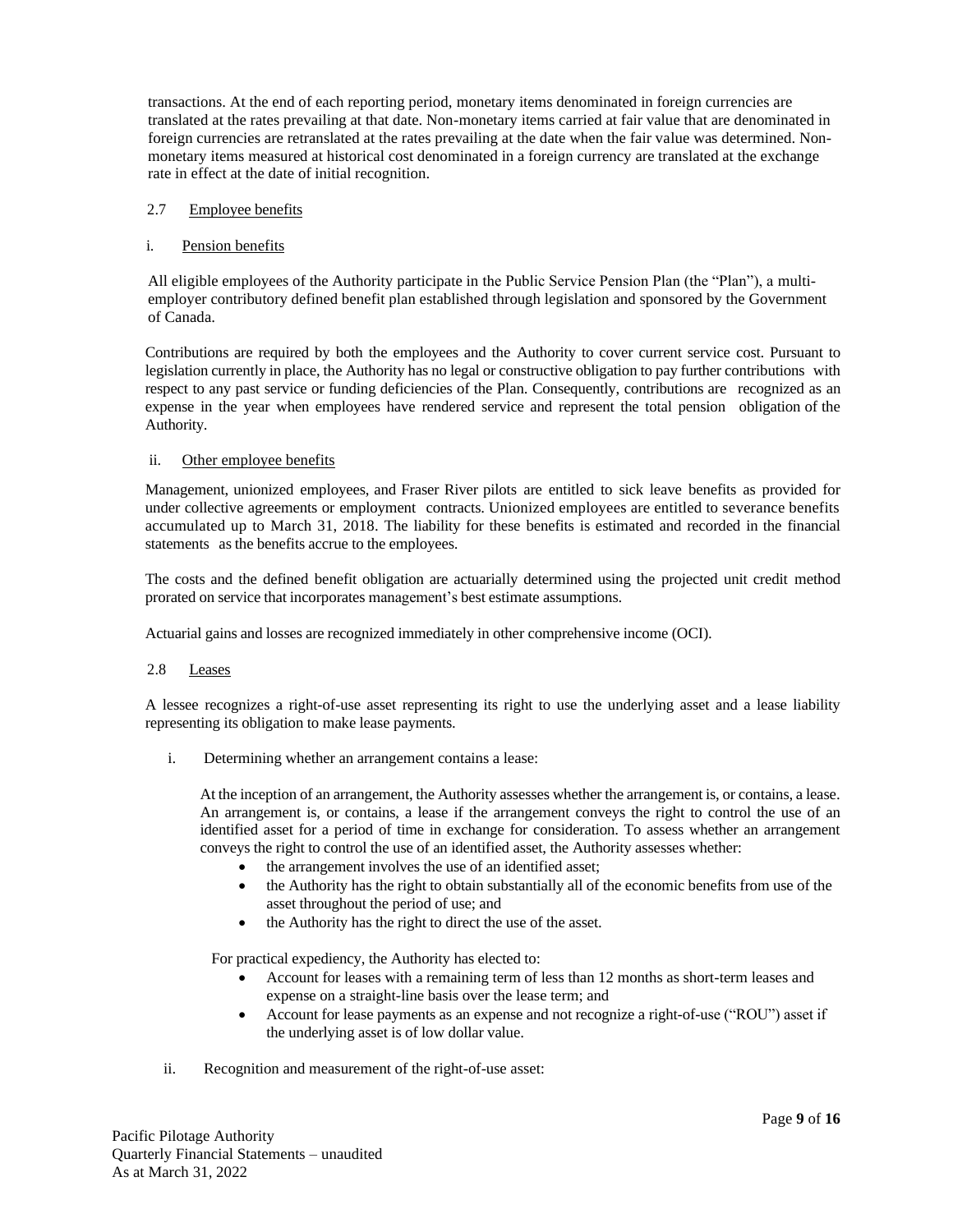For arrangements that contain a lease, the Authority recognizes a right-of-use asset and a lease liability at the lease commencement date. The right-of-use asset is initially measured at cost, which comprises the initial amount of the lease liability adjusted for any lease payments made at or before the commencement date, plus any initial direct costs incurred and an estimate of costs to dismantle and remove the underlying asset or to restore the underlying asset to its originally condition, less any lease incentives received.

The right-of-use asset is subsequently depreciated using the straight-line method from the commencement date to the earlier of the end of the useful life of the right-of-use asset or the end of the lease term. The estimated useful lives of right-of-use assets are determined on the same basis as those of property and equipment.

#### iii. The lease term:

The lease term includes periods covered by an option to extend if the Authority is reasonably certain to exercise that option as well as periods covered by an option to terminate the lease if the Authority is reasonably certain not to exercise that option. In addition, the right-of-use asset is periodically reduced by impairment losses, if any, and adjusted for certain remeasurements of the lease liability.

#### iv. Recognition and measurement of the lease liability:

The lease liability is initially measured at the present value of the lease payments that are unpaid at the commencement date, discounted using the interest rate implicit in the lease or, if that rate cannot be readily determined the Authority's incremental borrowing rate will be used. All extension options have been included in the measurement of lease obligations where applicable. Payments for optional renewals or purchase options are included if they are reasonably certain to be made. Variable lease payments that depend on sales or usage are excluded from the lease liability and recognize in income as incurred. Variable payments that depend on an index or rate are included in the lease liability based on the index or rate existing at each balance sheet date.

The lease liability is subsequently measured at amortized cost using the effective interest rate method. It is re-measured when there is a change in the Authority's estimate of the amount expected to be payable under a residual value guarantee, when there is a change in future lease payments arising from a change in a rate used to determine those payments, or if the Authority changes its assessment of whether it will exercise a purchase, extension or termination option.

When the lease liability is remeasured in this way, a corresponding adjustment is made to the carrying amount of the right-of-use asset, or is recorded in profit or loss if the carrying amount of the right-of-use asset has been reduced to zero.

#### 2.9 Property and equipment

Property and equipment are initially recorded at cost, and subsequently carried at cost less accumulated depreciation and any accumulated impairment losses. The cost of assets constructed by the Authority includes design, project management, legal, materials, interest on directly attributable construction loans, and construction costs. Spare engines are carried at cost and will be depreciated when put in service.

Depreciation is recognized so as to allocate the cost or valuation of the assets less their residual values over their useful lives, on a straight-line basis. The estimated useful lives, residual values and depreciation methods are reviewed at the end of each reporting period, with the effect of any changes in estimate accounted for on a prospective basis. The estimated useful lives of the Authority's assets are as follows:

- Buildings and floats 10 20 years
	- Pilot boats 25 years 25
-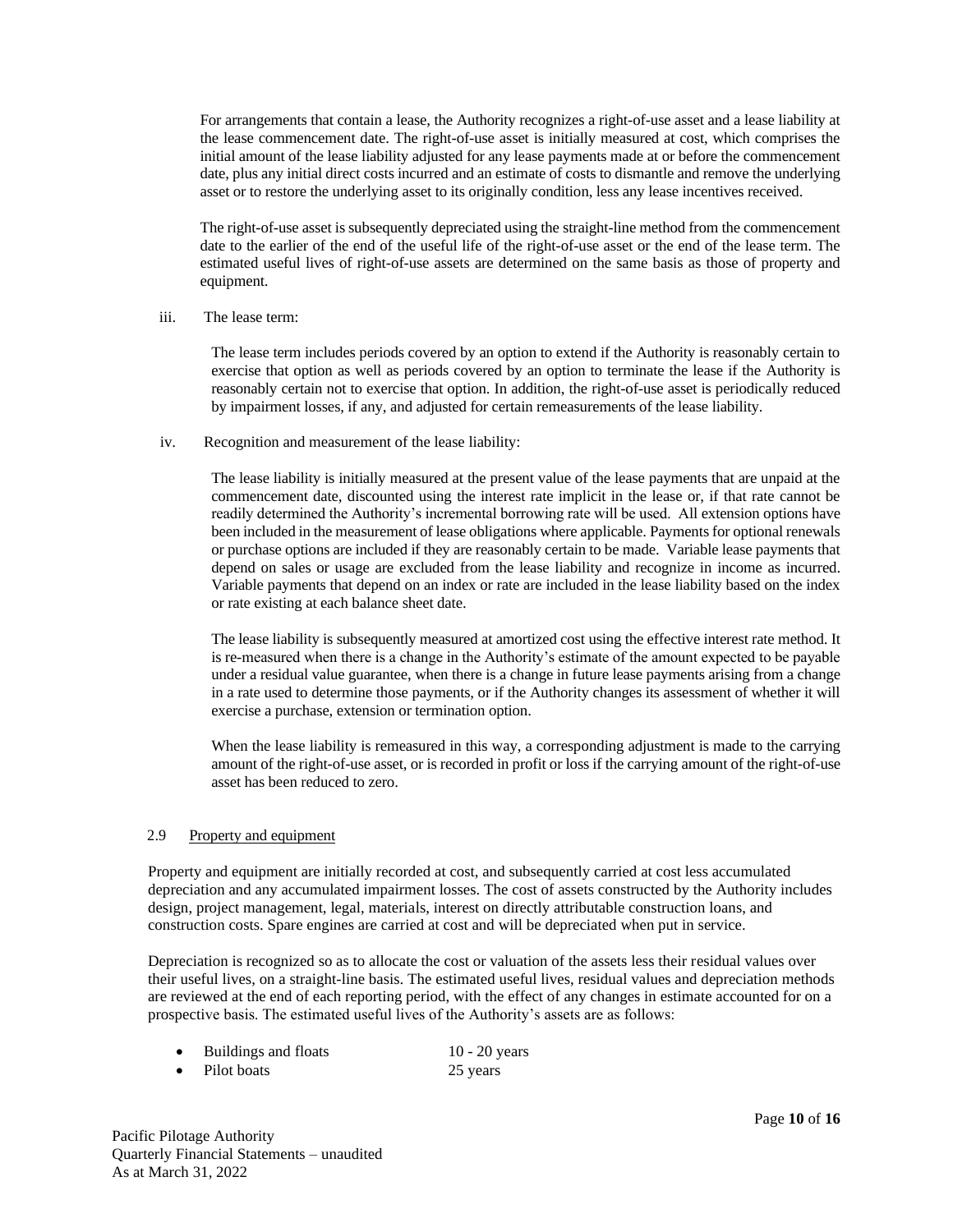- Pilot boat engines 10,250 running hours
- Pilot boat generators 10 years
- **Equipment** 
	- o communication and other 4 10 years
	- o computers 3 years
	- o simulators 5 years
- 
- Leasehold improvements shorter of 10 years or remaining term of lease
- 
- Right of use assets remaining term of lease

In addition, the Authority reviews the carrying amount of its non-financial assets, which include property and equipment, at each financial year-end to determine whether there is any indication of impairment. If any such indication exists, then the asset's recoverable amount is estimated.

For the purpose of impairment testing, assets that cannot be tested individually are grouped together into the smallest group of assets that generates cash inflows from continuing use that are largely independent of the cash inflows from other assets or groups of assets (the "cash generating unit", or "CGU").

The recoverable amount of an asset or a CGU is the greater of its value in use and its fair value less costs to sell. In assessing value in use, the estimated future cash flows are discounted to their present value by applying a discount rate that reflects current market assessments of the time value of money and the risks specific to the asset.

An impairment loss is recognized if the carrying amount of an asset or a CGU exceeds its estimated recoverable amount. Impairment losses are recognized in comprehensive income.

Impairment losses recognized in prior periods are assessed at each financial year-end for any indications that the loss has decreased or no longer exists. An impairment loss is reversed if there has been a change in the estimates used to determine the recoverable amount. An impairment loss is reversed only to the extent that the asset's carrying amount does not exceed the carrying amount that would have been determined, net of depreciation and amortization, if no impairment loss had been recognized.

With regard to simulators, the Authority's proportion of costs of software purchased for its own use and which is integral to the hardware (because without that software the equipment cannot operate), is treated as part of the cost of the computer hardware and capitalized to property and equipment.

#### 2.10 Intangible assets

Acquired computer software is recorded at cost and amortized on a straight-line basis over its estimated useful life of 10 years.

#### 2.11 Financial Instruments

Financial assets and financial liabilities are initially measured at fair value. Transaction costs that are directly attributable to the acquisition or issue of financial assets and financial liabilities (other than financial assets and financial liabilities measured at fair value through profit and loss) are added to or deducted from the fair value of the assets or liabilities, as appropriate, on initial recognition. Transaction costs directly attributable to the acquisition of financial assets or financial liabilities measured at fair value through profit or loss are recognized immediately in profit or loss.

#### Financial Assets

The Authority's financial assets include cash and cash equivalents, trade accounts receivable, certain other receivables and investments which include bonds issued by the Government of Canada, GIC's and corporate bonds.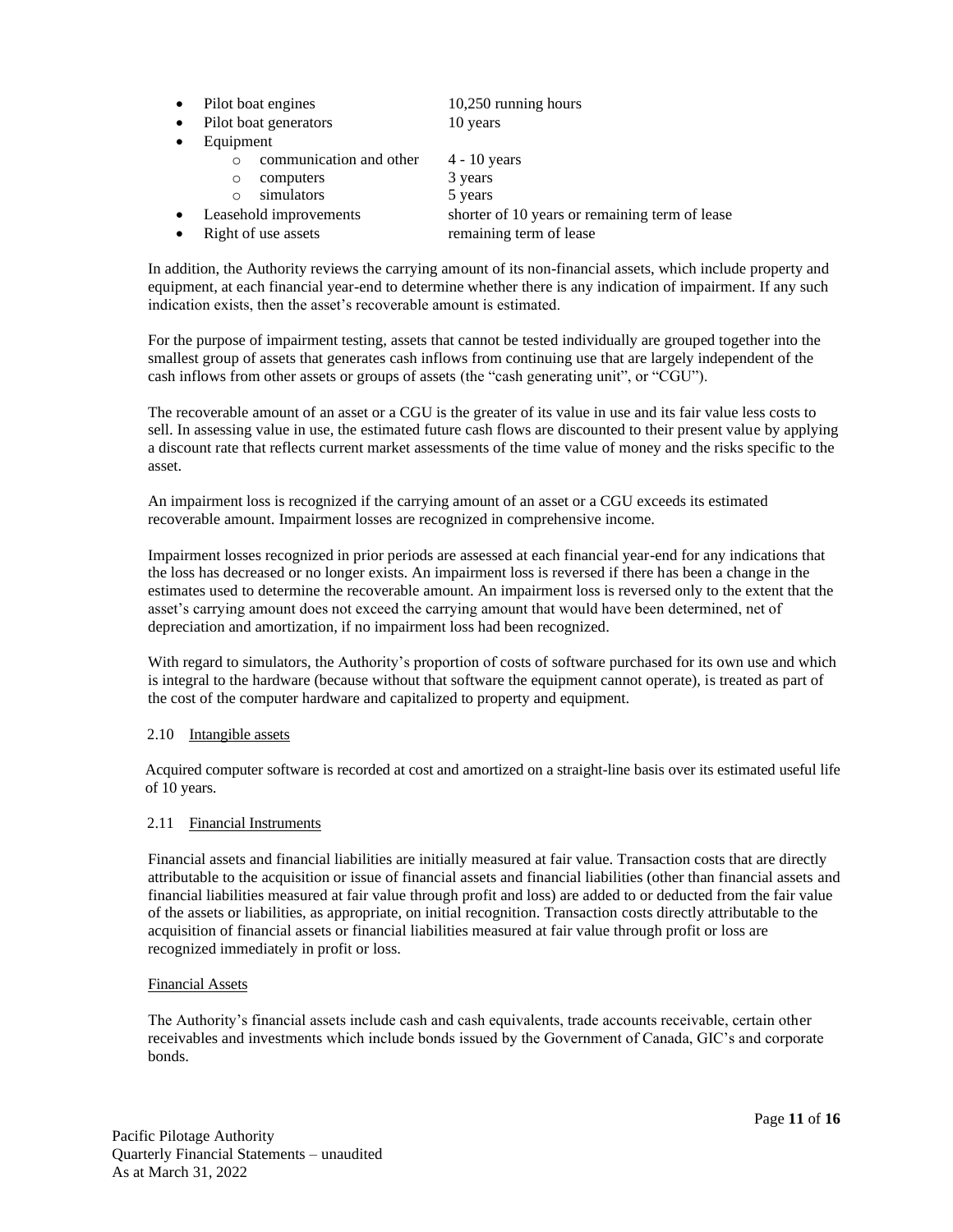On initial recognition, the Authority classifies its financial assets as measured at amortized cost, fair value through other comprehensive income (FVOCI), or fair value through profit or loss (FVTPL).

Financial assets are reclassified subsequent to their initial recognition when the Authority changes its business model for managing those financial assets, in which case all affected financial assets are reclassified on the first day of the first reporting period following the change in the business model.

Financial assets that are not designated as being measured at FVTPL are recorded at amortized cost or FVOCI as appropriate.

Financial assets are measured at amortized cost when both of the following conditions are met: (a) the financial asset is held within a business model whose objective is to hold financial assets in order to collect contractual cash flows; and

(b)the contractual terms of the financial asset give rise on specified dates to cash flows that are solely payments of principal and interest on the principal amount outstanding.

Financial assets are measured at FVOCI when both of the following conditions are met: (a) the financial asset is held within a business model whose objective is achieved by both collecting contractual cash flows and selling financial assets; and

(b)the contractual terms of the financial asset give rise on specified dates to cash flows that are solely payments of principal and interest on the principal amount outstanding.

The Authority's cash and cash equivalents are initially recognized at fair value and subsequently measured at amortized cost.

Since the objective of the Authority's investment policy is to hold investments and collect contractual cash flows on specified dates that are solely principal and interest on amounts outstanding, the Authority's investments are measured at amortized cost.

Investments classified as measured at amortized cost are initially recognized at fair value and subsequently measured at amortized cost using the effective interest rate method. When required, the Authority recognizes a loss allowance for expected credit losses. Such losses are included in other comprehensive income and reduce the carrying value of the related investments. Interest income and any gain or loss on derecognition is included in other comprehensive income.

Trade accounts receivable are initially recognized at the transaction price; certain other receivables are initially recognized at fair value; and both are subsequently measured at amortized cost using the effective interest method, less a provision for impairment when applicable. Receivables are considered individually for impairment when they are past due or when other objective evidence is received that a specific counterparty will default. Receivables that are not considered to be individually impaired are reviewed for impairment in groups, which are determined by reference to the industry and region of the counterparty and other shared credit risk characteristics. The impairment loss estimate is then based on recent historical counterparty default rates for each identified group.

#### Financial liabilities

Financial liabilities are recognized when the Authority becomes a party to the contractual provisions of the financial instrument and are classified as measured at amortized cost, except for financial liabilities measured at fair value through profit or loss.

The Authority's financial liabilities include accounts payable and accrued liabilities, lease liabilities and borrowings and are all classified as measured at amortized cost using the effective interest method. Financial liabilities are removed from the balance sheet when the obligation specified in the contract is either discharged, cancelled or expires.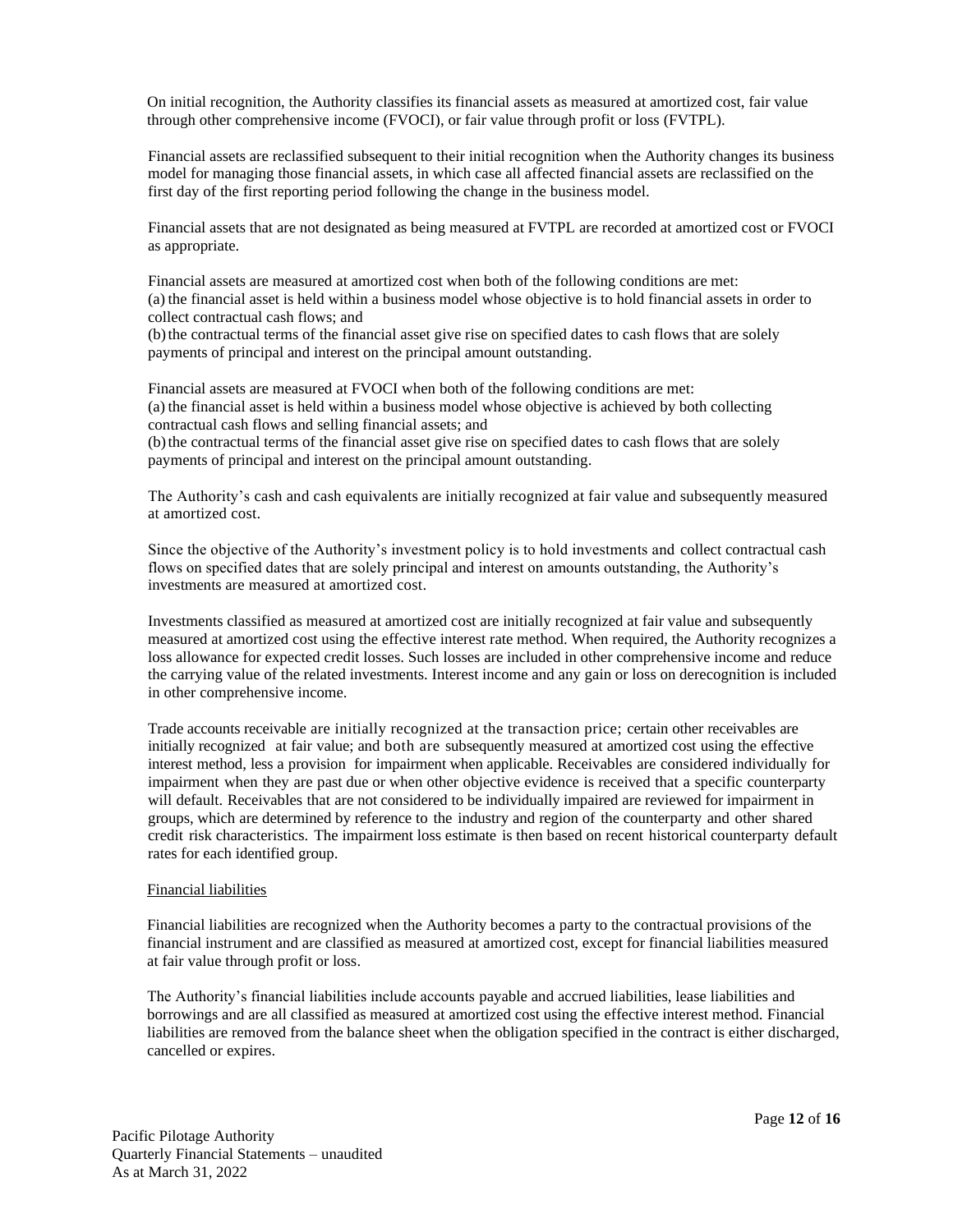#### **3. Significant accounting judgments and estimates**

The preparation of financial statements requires the use of judgment in applying accounting policies and in making critical accounting estimates that affect the reported amounts of assets, liabilities, revenues and expenses. These judgments and estimates are based on management's best knowledge of the relevant facts and circumstances, having regard to previous experience, but actual results may differ from the amounts included in the financial statements. Estimates and underlying assumptions are reviewed on an ongoing basis. Revisions to accounting estimates are recognized in the period in which estimates are revised and in any future periods affected.

#### (a) Significant accounting judgments

#### Leases

The application of IFRS 16, "Leases", requires the Authority to make judgments that affect the valuation of lease liabilities and right-of-use assets. These include determining contracts in scope of IFRS 16 and determining the contract term.

The lease term determined by the Authority comprises the non-cancellable period of lease contracts, periods covered by an option to extend the lease if the Authority is reasonably certain to exercise that option and periods covered by an option to terminate the lease if the Authority is reasonably certain not to exercise that option. This same term is applied to determine the depreciation rate of right-of-use assets.

#### (b) Significant accounting estimates

#### Depreciation – property and equipment

Significant components of property and equipment are depreciated over their estimated useful lives. Useful lives are determined based on current facts and past experience. While these useful life estimates are reviewed on a regular basis and depreciation calculations are revised accordingly, actual lives may differ from the estimates. As such, assets may continue in use after being fully depreciated, or may be retired or disposed of before being fully depreciated.

#### **4. COVID-19**

The COVID-19 global pandemic is expected to continue to have an impact on the Authority's business in 2022 and beyond. The extent of the potential future impact of the pandemic on the Authority's business is unclear but may have a material impact on its results of operations. Direct disruptors to business operations can potentially be through quarantines of pilots, restrictions in ship services, and closures of terminals. Indirect disruptors to business operations, which are more difficult to estimate and predict, include changes in consumer spending and impacts on trade flow volumes across the commodity sectors. Recent increases in infections from the Omicron variant may also impact the availability of staff required for operations. Given the continued uncertainty, an estimate of the financial impact of the pandemic on the Authority's future results of operations cannot be made at this time.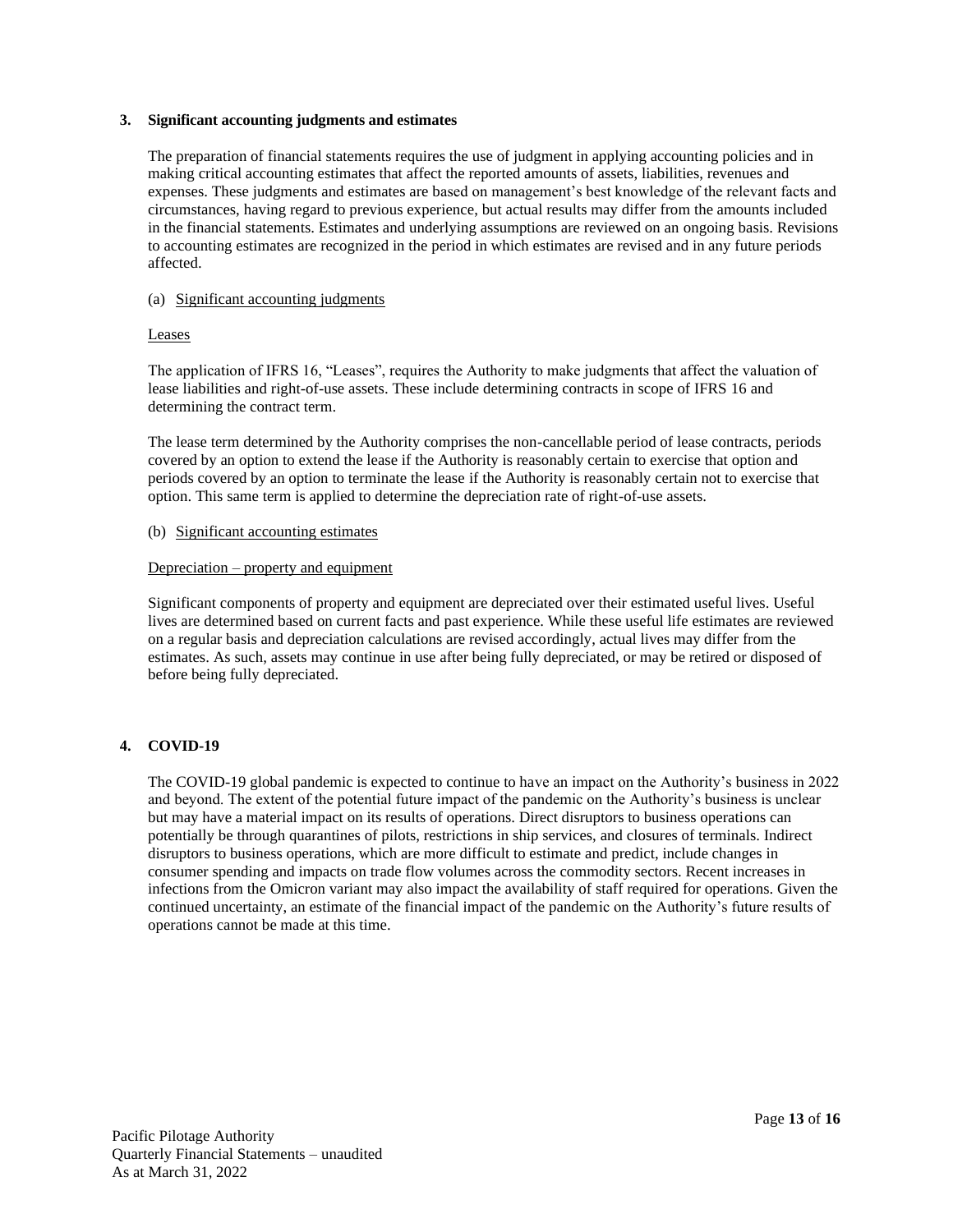#### **Management's Discussion and Analysis**

#### **Unaudited financial results to March 31, 2022**

| <b>Assignments</b>       | 2022  | 2021  | <b>Change</b> |
|--------------------------|-------|-------|---------------|
| Coastal assignments      | 2.628 | 2.993 | (365)         |
| Fraser River assignments | 258   | 257   |               |
| Total                    | 2,886 | 3.250 | (364)         |

For the three months ended March 31, 2022, the Authority completed 2,886 pilotage assignments, a decrease of 364 assignments, or 11%, when compared to prior year. With these traffic levels we generated revenues of \$19.9 million and incurred a net loss of \$1.5 million for the period.

Cash flows from operating activities resulted in outflows of \$0.4 million for the three months, together with \$0.5 million of capital expenditure and \$0.3 million of borrowings repaid. As a result, cash and cash equivalents decreased by \$1.2 million from \$6.6 million at December 31, 2021 to \$5.4 million at March 31, 2022. Borrowings at March 31, 2022 were \$5.8 million.

|                                      |               |               | <b>Three months to March 31</b> |        |                 |
|--------------------------------------|---------------|---------------|---------------------------------|--------|-----------------|
|                                      | 2022          | 2021          |                                 | 2022   |                 |
|                                      | <b>Actual</b> | <b>Actual</b> | Change                          | Plan   | <b>Variance</b> |
|                                      | \$'000        | \$'000        | $\%$                            | \$'000 | $\%$            |
| <b>REVENUES</b>                      |               |               |                                 |        |                 |
| Coastal pilotage revenue             | 14,107        | 16,002        | $-12%$                          | 16,299 | $-13%$          |
| Launch revenue                       | 2,339         | 2,492         | $-6%$                           | 2,524  | $-7%$           |
| Travel revenue                       | 1,516         | 1,686         | $-10%$                          | 1,693  | $-10%$          |
| River pilotage revenue               | 913           | 972           | $-6%$                           | 1,053  | $-13%$          |
| Surcharges                           | 1,005         | 725           | 39%                             | 1,096  | $-8%$           |
| Other income                         | 57            | 39            | 46%                             | 435    | $-87\%$         |
| <b>TOTAL REVENUE</b>                 | 19,937        | 21,916        | $-9%$                           | 23,100 | $-14%$          |
| <b>EXPENSES</b>                      |               |               |                                 |        |                 |
| Coastal contract expenses            | 12,866        | 14,248        | $-10%$                          | 15,033 | $-14%$          |
| Launch expenses                      | 2,370         | 2,136         | 11%                             | 2,421  | $-2\%$          |
| Pilot transportation expenses        | 2,113         | 2,510         | $-16%$                          | 1,753  | 21%             |
| River pilot wages and benefits       | 952           | 764           | 25%                             | 876    | 9%              |
| Pilot training expenses              | 694           | 180           | 286%                            | 396    | 75%             |
| Administrative salaries and benefits | 1,159         | 1,091         | 6%                              | 1,239  | $-6\%$          |
| Other expenses                       | 758           | 689           | 10%                             | 822    | $-8%$           |
| Depreciation                         | 480           | 402           | 19%                             | 915    | $-48%$          |
| <b>TOTAL EXPENSES</b>                | 21,392        | 22,020        | $-3%$                           | 23,455 | $-9%$           |
| <b>TOTAL LOSS</b>                    | (1, 455)      | (104)         |                                 | (355)  |                 |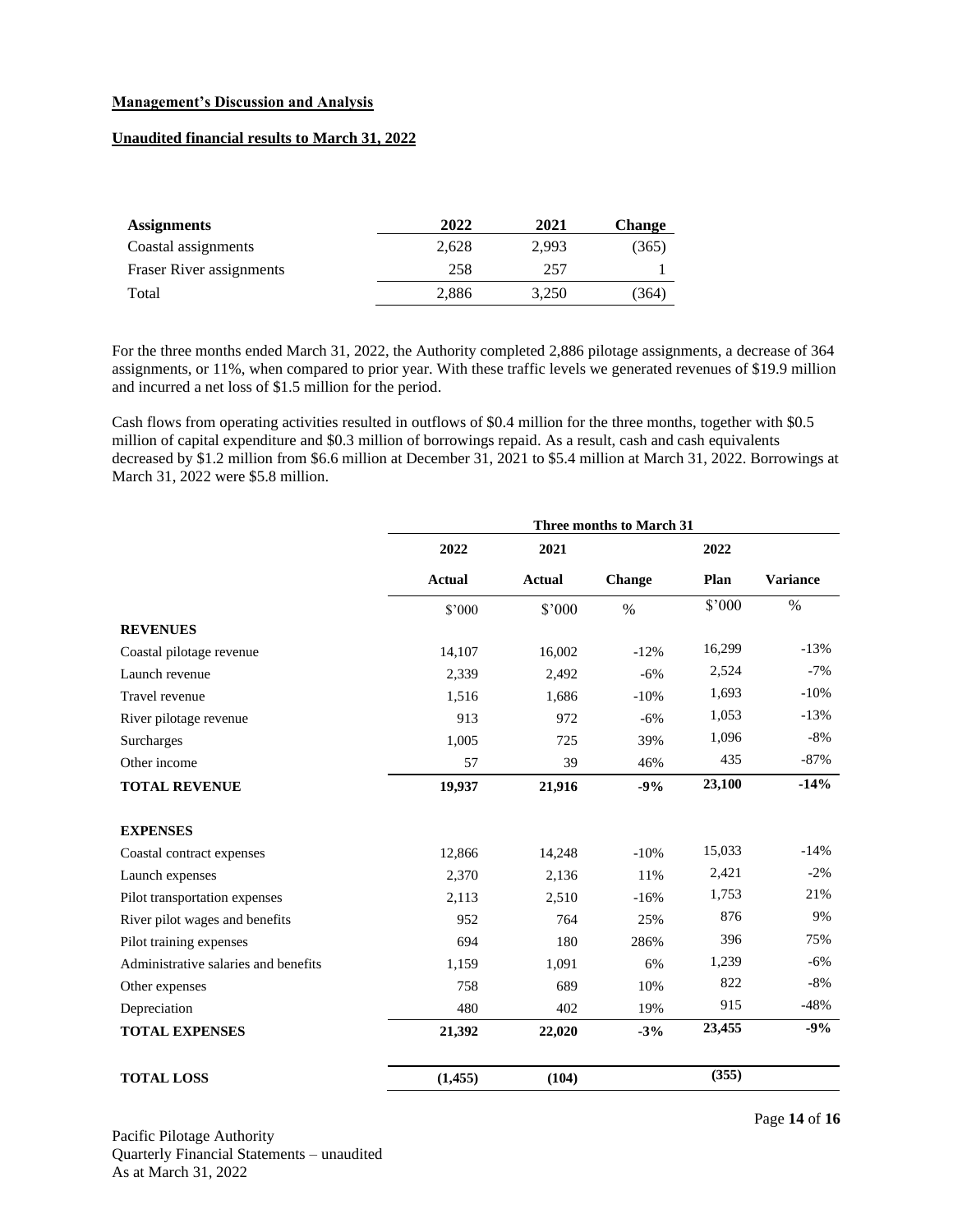The financial results for the three months ended March 31, 2022, were below prior year by \$1.4 million and \$1.1 million below plan. Significant variances from prior year and plan are explained below:

- Coastal pilotage revenues decreased 12% from prior year and 13% below plan for the first three months of fiscal 2022 because of the drop in traffic volumes. Changes in assignment volumes compared to prior year for key product sectors were as follows:
	- $\circ$  Containers (8)%
	- $\circ$  Grain (57)%
	- $\circ$  Forest Products (16)%
	- $\circ$  Coal 6%
	- $\circ$  Auto (6)%

The changes in coastal revenues compared to prior year are largely mirrored in the changes in coastal contract expenses, which vary directly with changes in revenue volumes. Offsetting any drop in coastal contract expenses were increases in contract rates payable to the BC Coast Pilots under a new contract, which came into effect as of January 1, 2022

Overall, the margins for coastal pilotage for the first three months of fiscal 2022 were 9% of revenue, down from 11% for the same period in the prior year. The decrease in margins is due largely to the new contract rates that came into effect in January. Corresponding increases in our service charges will not come into effect until June 2022.

- Launch revenues were 6% below prior year for the first three months of fiscal 2022 because of the drop in traffic volumes. However, launch expenses, many of which are fixed in nature, were up over the prior year by 11%, reflecting higher wages from staff shortages and increased fuel costs. Margins in this sector were (1)% for the period, below the prior year margin of 14%.
- Travel revenues were 10% below prior year for the first three months of fiscal 2022. because of the drop in traffic volumes. Transportation expenses were 16% below prior year as we switched back to using scheduled flights for many pilot flights, with the exception of longer haul flights north where we continued to use charter flights. We had planned that we would have returned to using only scheduled flights by the end of 2021, but with the increase in COVID infections we retained some of the charter flights for pilot safety. Hence actual expenses in 2022 exceeded our plan. Our current service charge rates for travel do not generally cover the higher costs of charter flights and, although used less frequently in 2022, still resulted in negative margins of (39)% for the current period. We cancelled our contract for charter flights at the end of March 2022 and going forward will fully resume using scheduled flights, subject to prevailing infection rates from COVID which may warrant a return to charter flights.
- Fraser River revenues were 6% below prior year for the first three months of fiscal 2022, despite virtually the same number of assignments. This was due to a change in the mix of vessels with the average size being smaller and therefore revenue from unit fees being lower. Margins in this sector were (4)% for the period, well below the 21% earned in the prior year, which was the result of an increase in overtime from covering for pilots on sick leave.
- Revenue from surcharges increased over the prior year with the introduction of the temporary surcharge in March 2021 to mitigate the financial impacts of the COVID-19 pandemic. Hence the surcharge was in effect for all three months of the reporting period in 2022, compared to only one month in 2021.
- In our planned results, we had assumed for 2022 that we would have a contract in place for helicopter services for pilot transportation for tankers bound to/from the terminal related to the Trans Mountain pipeline. The contract would have been recorded as a right-of-use asset, with corresponding depreciation expense, offset by a reimbursement of expenses which would have been included in other income. As the project has been delayed until 2023, both other income and depreciation expense will be lower than plan throughout 2022.